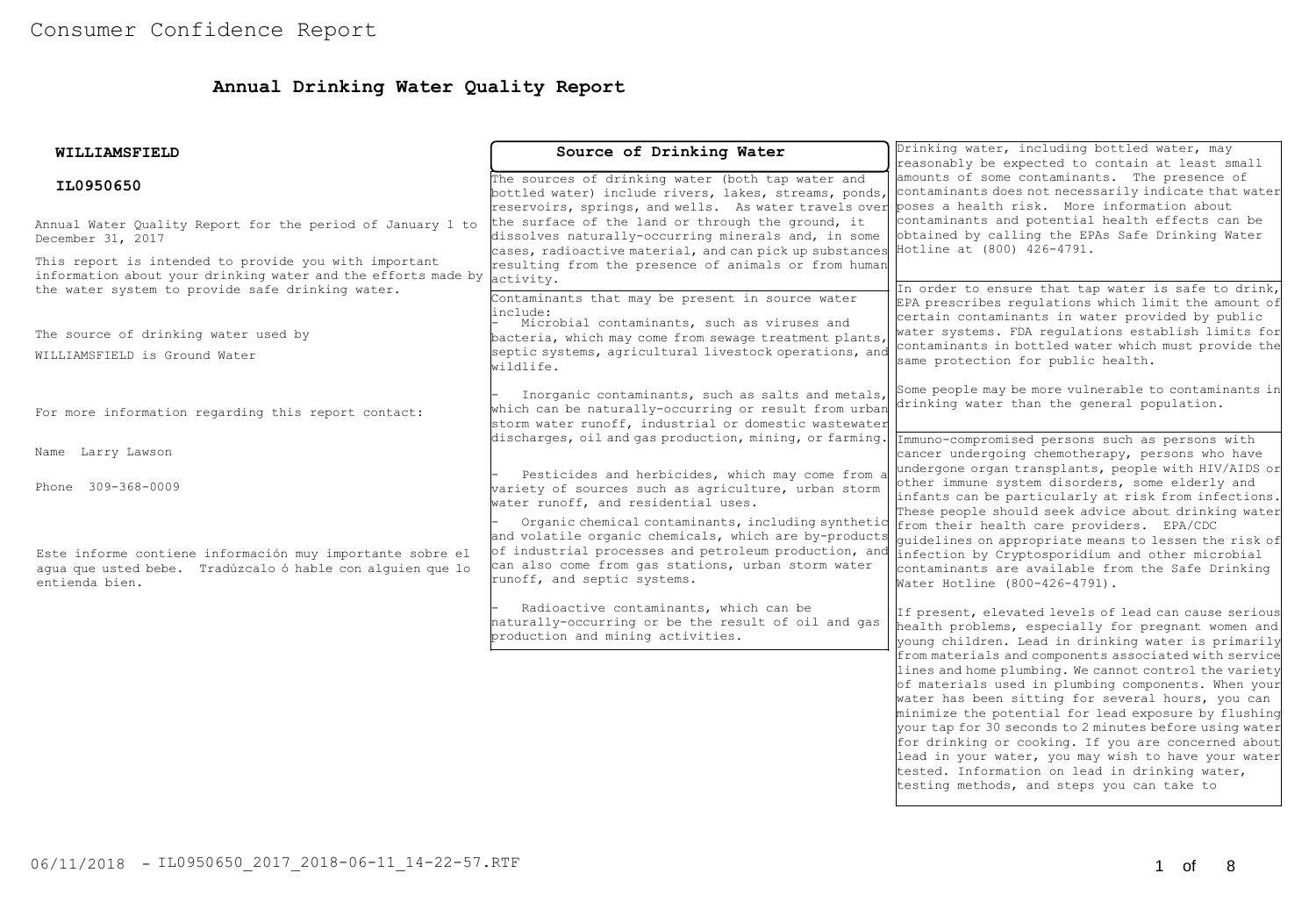minimize exposure is available from the Safe Drinking Water Hotline or at http://www.epa.gov/safewater/lead.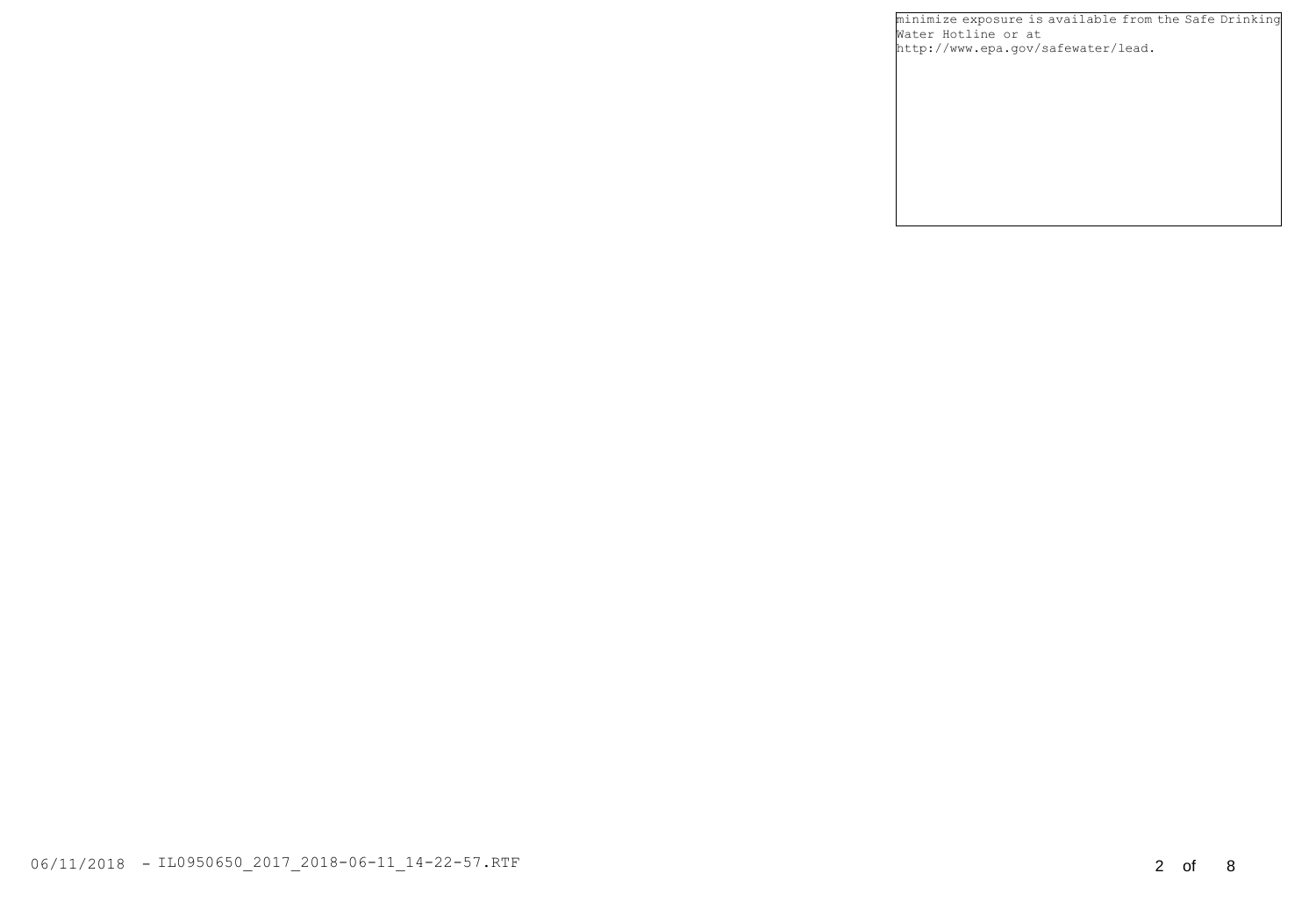### **Source Water Information**

| Source Water Name | Location               | Type of Water | Report Status |
|-------------------|------------------------|---------------|---------------|
| WELL 2 (55013)    | IN PUMP HOUSE          | GW            | Active        |
| WELL 3 (55014)    | 100 FT NW OF PUMPHOUSE | GW            | Active        |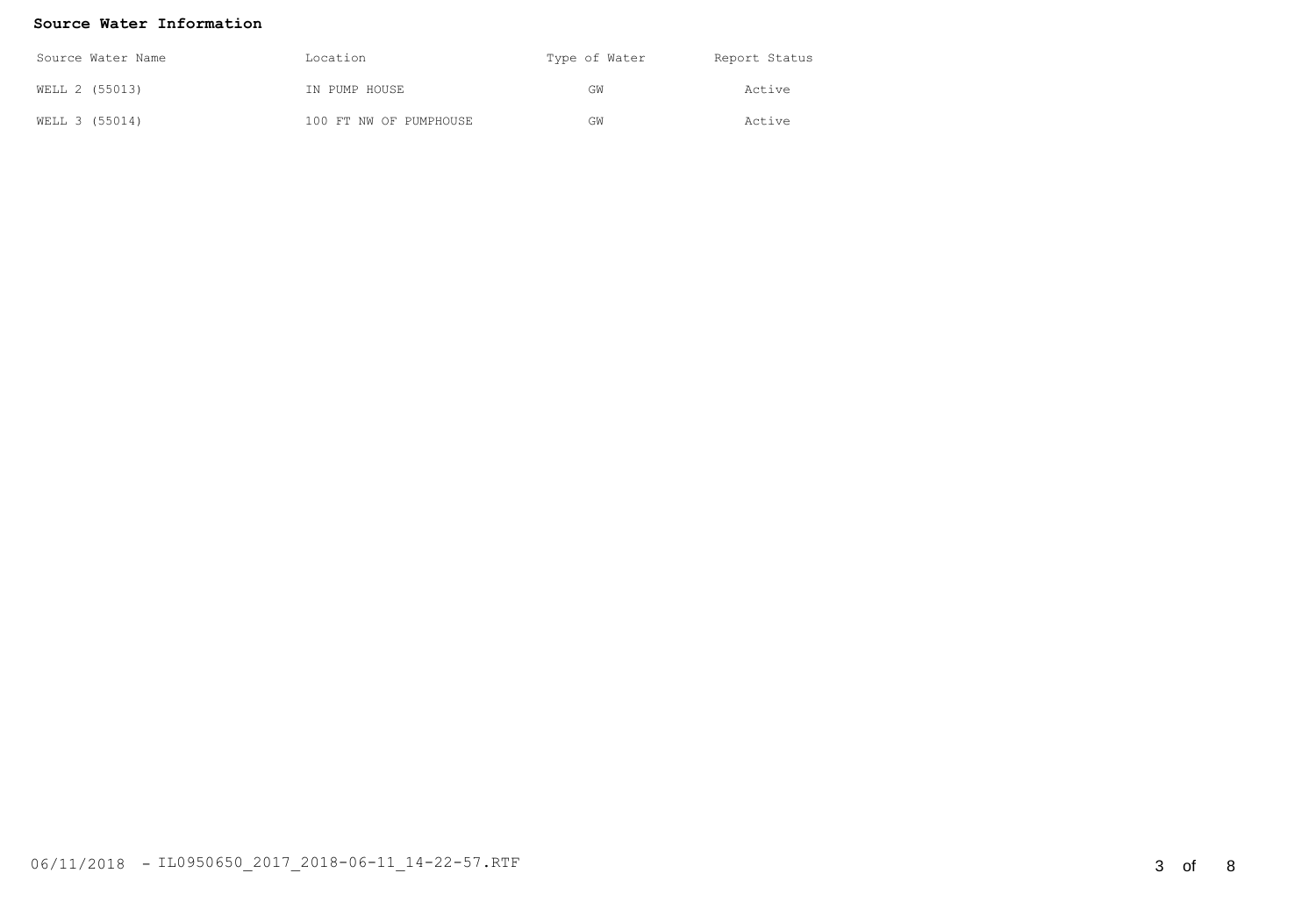#### **Source Water Assessment**

We want our valued customers to be informed about their water quality. If you would like to learn more, please feel welcome to attend any of our reqularly scheduled meetings. The source water assessment for our supply has been completed by the Illinois EPA. If you would like a copy of this information, please stop by City Hall or call our water operator at 309-368-0009. To view a summary version of the completed Source Water Assessments, including: Importance of Source Water; Susceptibility to Contamination Determination; and documentation/recommendation of Source Water Protection Efforts, you may access the Illinois EPA website at http://www.epa.state.il.us/cgi-bin/wp/swap-fact-sheets.pl.

Source of Water: WILLIAMSFIELDTo determine Williamsfield's susceptibility to groundwater contamination, a Well Site Survey, published in 1990 by the Illinois EPA, and Source Water Protection Plan were reviewed. Based on the information contained in these documents, fourteen potential sources of groundwater contamination are present that could pose a hazard to groundwater pumped by the Williamsfield community water supply wells. These include Ferrol Gas, Spoon River FS, Farmhouse Gas Station, Sunoco Station, Hart Feed & Milling, Williamsfield Farmers Co-op, Na-Churs Plant Food Company, Country Craft Ceramics, the Village of Williamsfield, Ingle Construction Co., Wheelhouse Lawn & Garden, Gas & Service Station, unknown machine shop, and Weavers Hardware.Based upon this information, the Illinois EPA has determined that Williamsfield Wells #2 and #3 are not susceptible to IOC, VOC, or SOC contamination. This determination is based on a number of criteria including: monitoring conducted at the wells; monitoring conducted at the entry point to the distribution system; and the available hydrogeologic data for the wells.In anticipation of the U.S. EPA's proposed Ground Water Rule, the Illinois EPA has determined that Williamsfield's community water supply wells are not vulnerable to viral contamination. This determination is based upon the evaluation of the following criteria during the Vulnerability Waiver Process: the community's wells are properly constructed with sound integrity and proper site conditions; there is a hydrogeologic barrier that restricts pathogen movement; all potential routes and sanitary defects have been mitigated such that the source water is adequately protected; monitoring data did not indicate a history of disease outbreak; and the sanitary survey of the water supply did not indicate a viral contamination threat. However, having stated this, the U.S. EPA is proposing to require States to identify systems in karst, gravel and fractured rock aquifer systems as sensitive. Water systems utilizing these aquifer types would be required to perform routine source water monitoring. Because the community's wells are constructed in a confined aquifer, which should provide an adequate degree of protection to prevent the movement of pathogens into the wells, well hydraulics were not considered to be a significant factor in the vulnerability determination.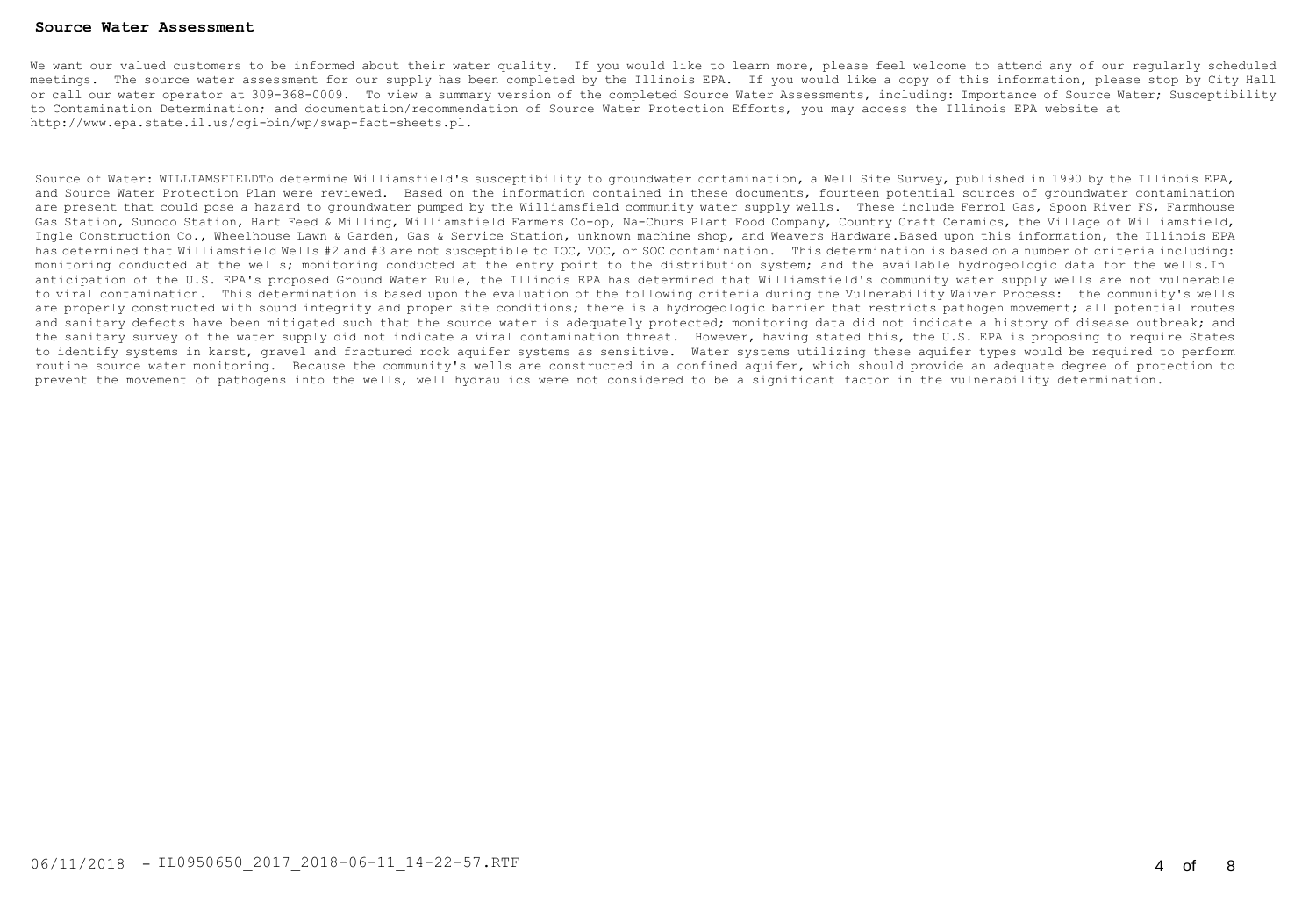#### **Lead and Copper**

Definitions:

Action Level Goal (ALG): The level of a contaminant in drinking water below which there is no known or expected risk to health. ALGs allow for a margin of safety. Action Level: The concentration of a contaminant which, if exceeded, triggers treatment or other requirements which a water system must follow.

| Lead and Copper | Date Sampled | MCLG | Action Level<br>(AL) | 90th<br>Percentile | # Sites Over AL | Units | Violation | Likely Source of Contamination                                                                                |
|-----------------|--------------|------|----------------------|--------------------|-----------------|-------|-----------|---------------------------------------------------------------------------------------------------------------|
| Copper          | 09/10/2015   |      |                      | J.O13              |                 | ppm   | N         | Erosion of natural deposits; Leaching from wood<br>preservatives; Corrosion of household plumbing<br>systems. |

## **Water Quality Test Results**

| Definitions:                      | The following tables contain scientific terms and measures, some of which may require explanation.                                                                                                                                                                         |
|-----------------------------------|----------------------------------------------------------------------------------------------------------------------------------------------------------------------------------------------------------------------------------------------------------------------------|
| Avg:                              | Requlatory compliance with some MCLs are based on running annual average of monthly samples.                                                                                                                                                                               |
| Level 1 Assessment:               | A Level 1 assessment is a study of the water system to identify potential problems and determine (if possible) why total<br>coliform bacteria have been found in our water system.                                                                                         |
| Level 2 Assessment:               | A Level 2 assessment is a very detailed study of the water system to identify potential problems and determine (if possible)<br>why an E. coli MCL violation has occurred and/or why total coliform bacteria have been found in our water system on multiple<br>occasions. |
| Maximum Contaminant Level or MCL: | The highest level of a contaminant that is allowed in drinking water. MCLs are set as close to the MCLGs as feasible using<br>the best available treatment technology.                                                                                                     |
|                                   | Maximum Contaminant Level Goal or MCLG: The level of a contaminant in drinking water below which there is no known or expected risk to health. MCLGs allow for<br>a margin of safety.                                                                                      |
| MRDL:                             | Maximum residual disinfectant level or The highest level of a disinfectant allowed in drinking water. There is convincing evidence that addition of a disinfectant<br>is necessary for control of microbial contaminants.                                                  |
| or MRDLG:                         | Maximum residual disinfectant level qoal The level of a drinking water disinfectant below which there is no known or expected risk to health. MRDLGs do not reflect<br>the benefits of the use of disinfectants to control microbial contaminants.                         |
| na:                               | not applicable.                                                                                                                                                                                                                                                            |
| mrem:                             | millirems per year (a measure of radiation absorbed by the body)                                                                                                                                                                                                           |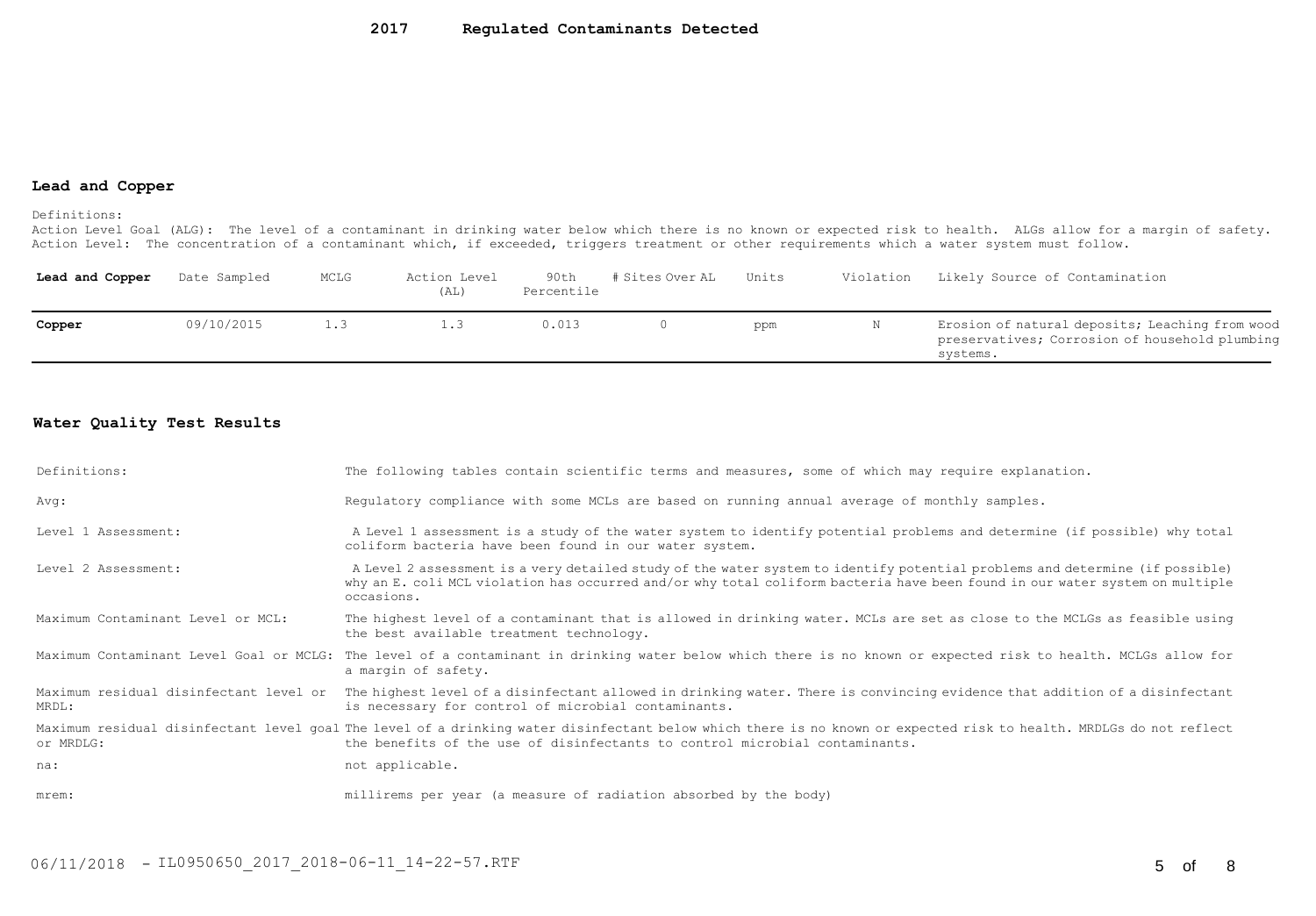## **Water Quality Test Results**

| Treatment Technique or TT: | A required process intended to reduce the level of a contaminant in drinking water.     |
|----------------------------|-----------------------------------------------------------------------------------------|
| ppm:                       | milligrams per liter or parts per million - or one ounce in 7,350 gallons of water.     |
| ppb:                       | micrograms per liter or parts per billion - or one ounce in 7,350,000 gallons of water. |